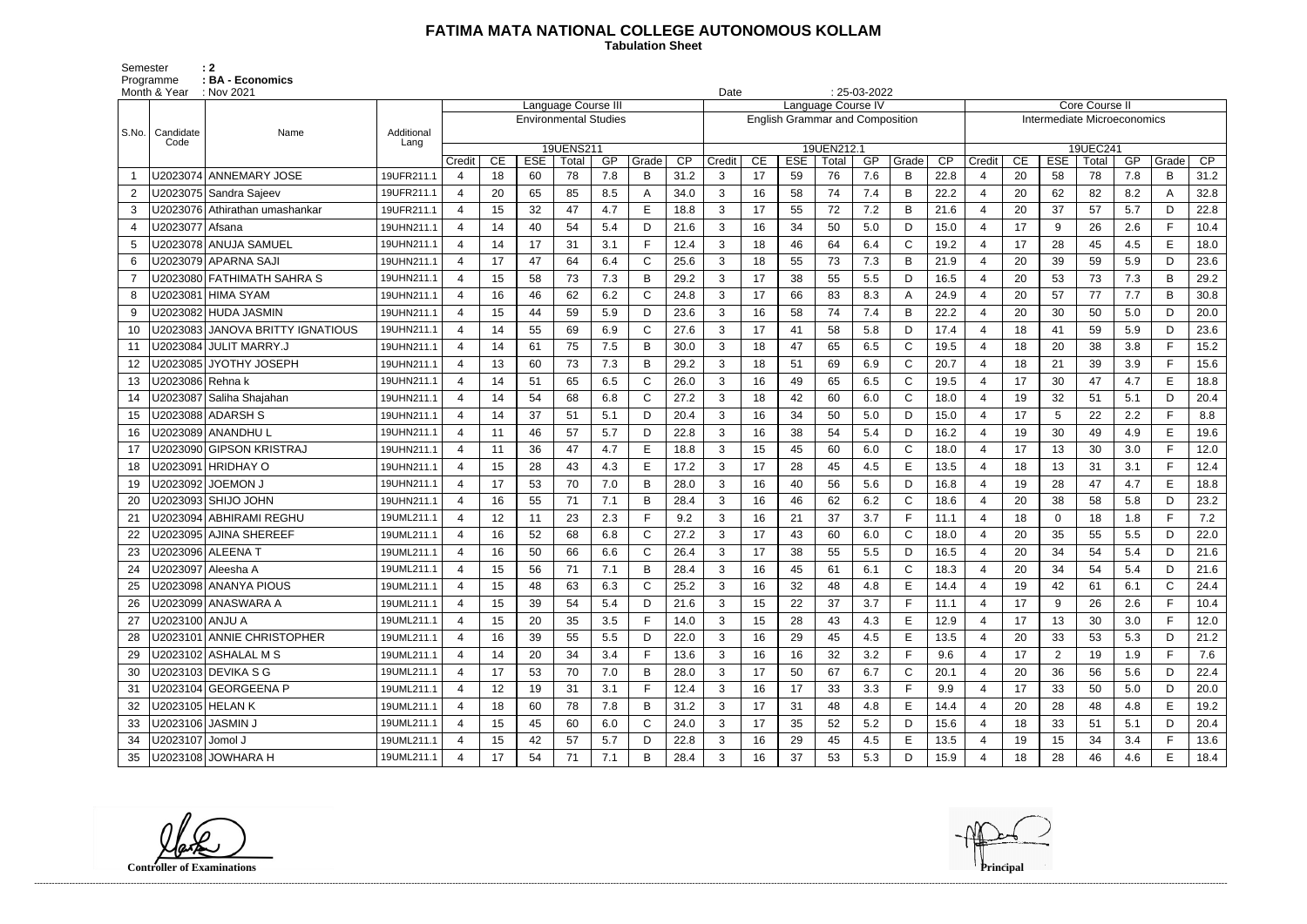|               |                         |                                 |            |                |    | Language Course III |                              |     |       | Language Course IV |                                        |    |            |            |     |              | <b>Core Course II</b> |                             |    |                |          |     |              |      |
|---------------|-------------------------|---------------------------------|------------|----------------|----|---------------------|------------------------------|-----|-------|--------------------|----------------------------------------|----|------------|------------|-----|--------------|-----------------------|-----------------------------|----|----------------|----------|-----|--------------|------|
|               |                         |                                 |            |                |    |                     | <b>Environmental Studies</b> |     |       |                    | <b>English Grammar and Composition</b> |    |            |            |     |              |                       | Intermediate Microeconomics |    |                |          |     |              |      |
| $ $ S.No. $ $ | Candidate               | Name                            | Additional |                |    |                     |                              |     |       |                    |                                        |    |            |            |     |              |                       |                             |    |                |          |     |              |      |
|               | Code                    |                                 | Lang       |                |    |                     | 19UENS211                    |     |       |                    |                                        |    |            | 19UEN212.1 |     |              |                       |                             |    |                | 19UEC241 |     |              |      |
|               |                         |                                 |            | Credit         | CE | <b>ESE</b>          | Total                        | GP  | Grade | $\overline{CP}$    | Credit                                 | CE | <b>ESE</b> | Total      | GP  | Grade        | CP                    | Credit                      | CE | <b>ESE</b>     | Total    | GP  | Grade        | CP   |
| 36            |                         | U2023109 LIJINA JOID            | 19UML211.1 | $\overline{4}$ | 18 | 74                  | 92                           | 9.2 | $A+$  | 36.8               | 3                                      | 16 | 63         | 79         | 7.9 | B            | 23.7                  | 4                           | 20 | 61             | 81       | 8.1 | A            | 32.4 |
| 37            | U2023110 LINCY H        |                                 | 19UML211.1 | $\overline{4}$ | 14 | 39                  | 53                           | 5.3 | D     | 21.2               | 3                                      | 16 | 16         | 32         | 3.2 | F            | 9.6                   | $\overline{4}$              | 19 | 21             | 40       | 4.0 | F.           | 16.0 |
| 38            |                         | U2023111   MANEESHA J           | 19UML211.1 | 4              | 16 | 22                  | 38                           | 3.8 |       | 15.2               | 3                                      | 16 | 30         | 46         | 4.6 | Е            | 13.8                  | 4                           | 18 | 28             | 46       | 4.6 | E.           | 18.4 |
| 39            |                         | U2023112 MANEESHA S             | 19UML211.1 | $\overline{4}$ | 14 | 3                   | 17                           | 1.7 | Е     | 6.8                | 3                                      | 16 | 5          | 21         | 2.1 | F            | 6.3                   | $\overline{4}$              | 17 | $\overline{1}$ | 18       | 1.8 | E.           | 7.2  |
| 40            |                         | U2023113 PREETHI. J             | 19UML211.1 | $\overline{4}$ | 15 | 31                  | 46                           | 4.6 | Е     | 18.4               | 3                                      | 16 | 24         | 40         | 4.0 | F            | 12.0                  |                             | 18 | 47             | 65       | 6.5 | $\mathsf{C}$ | 26.0 |
| 41            | U2023114 PRIYA P        |                                 | 19UML211.1 | $\overline{4}$ | 14 | 17                  | 31                           | 3.1 | Е     | 12.4               | 3                                      | 16 | 28         | 44         | 4.4 | E            | 13.2                  | 4                           | 18 | 43             | 61       | 6.1 | C            | 24.4 |
| 42            |                         | U2023115 PRIYANKA S             | 19UML211.1 | 4              | 16 | 50                  | 66                           | 6.6 | C     | 26.4               | 3                                      | 17 | 48         | 65         | 6.5 | $\mathsf{C}$ | 19.5                  | $\boldsymbol{\Delta}$       | 20 | 47             | 67       | 6.7 | C            | 26.8 |
| 43            |                         | U2023116 R FATHIMA SULFIKKAR    | 19UML211.1 | 4              | 16 | 32                  | 48                           | 4.8 | E     | 19.2               | 3                                      | 17 | 28         | 45         | 4.5 | E            | 13.5                  |                             | 20 | 42             | 62       | 6.2 | C            | 24.8 |
| 44            |                         | U2023117 RESHMA R SABU          | 19UML211.1 | 4              | 19 | 70                  | 89                           | 8.9 | Α     | 35.6               | 3                                      | 18 | 74         | 92         | 9.2 | $A+$         | 27.6                  | $\overline{4}$              | 20 | 74             | 94       | 9.4 | A+           | 37.6 |
| 45            |                         | U2023118 SHARON IGNATIOUS       | 19UML211.1 | $\overline{4}$ | 15 | 41                  | 56                           | 5.6 | D     | 22.4               | 3                                      | 18 | 49         | 67         | 6.7 | $\mathsf{C}$ | 20.1                  | $\overline{4}$              | 18 | 29             | 47       | 4.7 | E.           | 18.8 |
| 46            |                         | U2023119 SHYMA YESUDAS          | 19UML211.1 | $\overline{4}$ | 15 | 53                  | 68                           | 6.8 | C     | 27.2               | 3                                      | 17 | 32         | 49         | 4.9 | E            | 14.7                  | $\overline{4}$              | 18 | 29             | 47       | 4.7 | E            | 18.8 |
| 47            |                         | U2023120 SRUTHI KRISHNA R       | 19UML211.1 | 4              | 16 | 59                  | 75                           | 7.5 | B     | 30.0               | 3                                      | 17 | 39         | 56         | 5.6 | D            | 16.8                  | 4                           | 20 | 42             | 62       | 6.2 | $\mathsf{C}$ | 24.8 |
| 48            |                         | U2023121 ABIN S ALEX            | 19UML211.1 | 4              | 13 | 46                  | 59                           | 5.9 | D     | 23.6               | 3                                      | 18 | 25         | 43         | 4.3 | F            | 12.9                  | 4                           | 17 | 4              | 21       | 2.1 | Е            | 8.4  |
| 49            |                         | U2023122 AJEL ANTONIO ANDREW    | 19UML211.1 | $\overline{4}$ | 15 | 31                  | 46                           | 4.6 | E     | 18.4               | 3                                      | 17 | 47         | 64         | 6.4 | $\mathsf C$  | 19.2                  | $\overline{4}$              | 19 | 14             | 33       | 3.3 | E.           | 13.2 |
| 50            |                         | U2023123 ANANDHU S P            | 19UML211.1 | 4              | 16 | 42                  | 58                           | 5.8 | D     | 23.2               | 3                                      | 17 | 37         | 54         | 5.4 | D            | 16.2                  | $\overline{4}$              | 19 | 49             | 68       | 6.8 | $\mathsf{C}$ | 27.2 |
| 51            |                         | U2023124 ANCEL SOLOMAN          | 19UML211.1 | 4              | 14 | 14                  | 28                           | 2.8 | Е     | 11.2               | 3                                      | 17 | 32         | 49         | 4.9 | E            | 14.7                  | $\overline{4}$              | 19 | 0              | 19       | 1.9 | E.           | 7.6  |
| 52            |                         | U2023125 ANTON ARMSTRONG BENSON | 19UML211.1 | 4              | 18 | 64                  | 82                           | 8.2 |       | 32.8               | 3                                      | 17 | 49         | 66         | 6.6 | $\mathsf{C}$ | 19.8                  | 4                           | 20 | 48             | 68       | 6.8 | C            | 27.2 |
| 53            |                         | U2023126 ASHIK ANTONY           | 19UML211.1 | 4              | 15 | 41                  | 56                           | 5.6 | D     | 22.4               | 3                                      | 15 | 31         | 46         | 4.6 | E            | 13.8                  |                             | 18 | 28             | 46       | 4.6 | E            | 18.4 |
| 54            | U2023128 ATHUL A        |                                 | 19UML211.1 | 4              | 14 | 15                  | 29                           | 2.9 | Е     | 11.6               | 3                                      | 16 | 15         | 31         | 3.1 | F            | 9.3                   | $\overline{4}$              | 17 | 20             | 37       | 3.7 | E.           | 14.8 |
| 55            | U2023129 ATHUL B        |                                 | 19UML211.1 | 4              | 14 | 39                  | 53                           | 5.3 | D     | 21.2               | 3                                      | 18 | 52         | 70         | 7.0 | B            | 21.0                  | $\overline{4}$              | 18 | 12             | 30       | 3.0 | F.           | 12.0 |
| 56            | U2023130 BIPIN T        |                                 | 19UML211.1 | 4              | 14 | 41                  | 55                           | 5.5 | D     | 22.0               | 3                                      | 17 | 41         | 58         | 5.8 | D            | 17.4                  | $\overline{4}$              | 18 | 28             | 46       | 4.6 | E            | 18.4 |
| 57            |                         | U2023131 HARIJITH H             | 19UML211.1 | 4              | 14 | 20                  | 34                           | 3.4 | Е     | 13.6               | 3                                      | 18 | 29         | 47         | 4.7 | E            | 14.1                  | $\overline{4}$              | 17 | 20             | 37       | 3.7 | F.           | 14.8 |
| 58            | U2023132 Jackson J      |                                 | 19UML211.1 | 4              | 15 | 62                  | 77                           | 7.7 | B     | 30.8               | 3                                      | 18 | 47         | 65         | 6.5 | $\mathsf{C}$ | 19.5                  |                             | 19 | 15             | 34       | 3.4 | F            | 13.6 |
| 59            |                         | U2023133 Jithin jayakumar       | 19UML211.1 | 4              | 15 | 61                  | 76                           | 7.6 | B     | 30.4               | 3                                      | 17 | 53         | 70         | 7.0 | B            | 21.0                  | $\boldsymbol{\Delta}$       | 17 | 29             | 46       | 4.6 | E            | 18.4 |
|               | 60   U2023134   Jobin C |                                 | 19UML211.1 | 4              | 14 | 13                  | 27                           | 2.7 | Е     | 10.8               | ર                                      | 18 | 28         | 46         | 4.6 | E            | 13.8                  | $\boldsymbol{\Lambda}$      | 20 | 18             | 38       | 3.8 | Е            | 15.2 |
| 61            | U2023135 JOGY J         |                                 | 19UML211.1 | $\overline{4}$ | 16 | 56                  | 72                           | 7.2 | B     | 28.8               | 3                                      | 17 | 28         | 45         | 4.5 | E            | 13.5                  | 4                           | 20 | 33             | 53       | 5.3 | D            | 21.2 |
| 62            |                         | U2023136 John Swan Jose         | 19UML211.1 | 4              | 16 | 55                  | 71                           | 7.1 | B     | 28.4               | 3                                      | 16 | 34         | 50         | 5.0 | D            | 15.0                  | 4                           | 20 | 37             | 57       | 5.7 | D            | 22.8 |
| 63            |                         | U2023137 JUNAIDA BEEGUM         | 19UML211.1 | 4              | 16 | 50                  | 66                           | 6.6 |       | 26.4               | 3                                      | 15 | 38         | 53         | 5.3 | D            | 15.9                  | 4                           | 19 | 42             | 61       | 6.1 | C.           | 24.4 |
| 64            |                         | U2023138 LIMESH SUMAN           | 19UML211.1 | $\overline{4}$ | 15 | 31                  | 46                           | 4.6 | E     | 18.4               | 3                                      | 16 | 49         | 65         | 6.5 | $\mathsf C$  | 19.5                  | 4                           | 17 | $\overline{5}$ | 22       | 2.2 |              | 8.8  |
| 65            |                         | U2023139 RAJU GROMIC            | 19UML211.1 | 4              | 16 | 50                  | 66                           | 6.6 | C     | 26.4               | 3                                      | 15 | 60         | 75         | 7.5 | B            | 22.5                  | 4                           | 20 | 13             | 33       | 3.3 | F.           | 13.2 |
| 66            | U2023140 SAJIN S        |                                 | 19UML211.1 | 4              | 14 | 46                  | 60                           | 6.0 | C     | 24.0               | 3                                      | 16 | 33         | 49         | 4.9 | E            | 14.7                  | 4                           | 19 | 29             | 48       | 4.8 | E.           | 19.2 |
| 67            |                         | U2023141 Samuelwilson           | 19UML211.1 | 4              | 15 | 50                  | 65                           | 6.5 | C     | 26.0               | 3                                      | 17 | 51         | 68         | 6.8 | $\mathsf{C}$ | 20.4                  | 4                           | 20 | 39             | 59       | 5.9 | D            | 23.6 |
| 68            | U2023142 Sebin S        |                                 | 19UML211.1 | 4              | 11 |                     | 12                           | 1.2 |       | 4.8                | 3                                      | 18 | 9          | 27         | 2.7 | F            | 8.1                   | 4                           | 17 | 0              | 17       | 1.7 |              | 6.8  |
|               |                         | 69   U2023143   TIBIN JOHNSON   | 19UML211.1 |                | 15 | 60                  | 75                           | 7.5 | B     | 30.0               |                                        | 18 | 65         | 83         | 8.3 |              | 24.9                  |                             | 20 | 58             | 78       | 7.8 | B            | 31.2 |

**Controller of Examinations Principal**

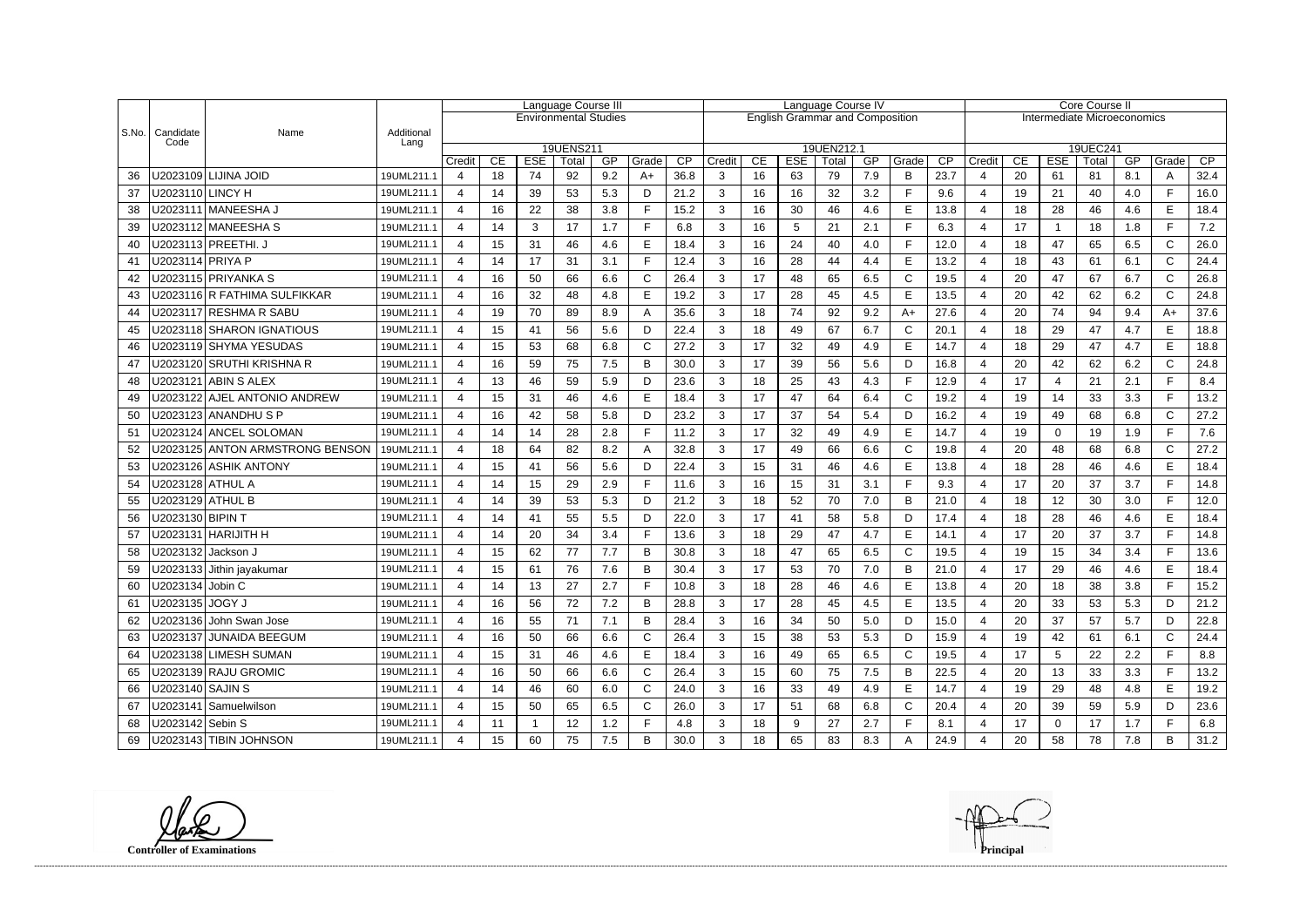|                |                   |                                  |                    |        |                |            | <b>Complementary Course III</b>       |                 |              |                                     | <b>Complementary Course IV</b> |             |            |          |     |              |      |  |
|----------------|-------------------|----------------------------------|--------------------|--------|----------------|------------|---------------------------------------|-----------------|--------------|-------------------------------------|--------------------------------|-------------|------------|----------|-----|--------------|------|--|
|                |                   |                                  |                    |        |                |            | <b>Indian Government and Politics</b> |                 |              | History of Modern India (1901-1920) |                                |             |            |          |     |              |      |  |
| S.No.          | Candidate<br>Code | Name                             | Additional<br>Lang |        |                |            |                                       |                 |              |                                     |                                |             |            |          |     |              |      |  |
|                |                   |                                  |                    |        |                |            | 19UPS231                              |                 |              |                                     |                                |             |            | 19UHY231 |     |              |      |  |
|                |                   |                                  |                    | Credit | CE<br>17       | <b>ESE</b> | Total                                 | GP<br>6.7       | Grade        | CP                                  | Credit                         | CE          | <b>ESE</b> | Total    | GP  | Grade        | CP   |  |
| -1             |                   | U2023074 ANNEMARY JOSE           | 19UFR211.1         | 3      |                | 50         | 67                                    |                 | $\mathsf{C}$ | 20.1                                | 3                              | 18          | 63         | 81       | 8.1 | A            | 24.3 |  |
| $\overline{2}$ |                   | U2023075 Sandra Sajeev           | 19UFR211.1         | 3      | 18             | 70         | 88                                    | 8.8             | A            | 26.4                                | 3                              | 19          | 61         | 80       | 8.0 | A            | 24.0 |  |
| 3              |                   | U2023076 Athirathan umashankar   | 19UFR211.1         | 3      | 17             | 31         | 48                                    | 4.8             | E            | 14.4                                | 3                              | 15          | 39         | 54       | 5.4 | D            | 16.2 |  |
| $\overline{4}$ | U2023077 Afsana   |                                  | 19UHN211.1         | 3      | 18             | 41         | 59                                    | 5.9             | D            | 17.7                                | 3                              | 17          | 45         | 62       | 6.2 | $\mathsf{C}$ | 18.6 |  |
| 5              |                   | U2023078 ANUJA SAMUEL            | 19UHN211.1         | 3      | 16             | 42         | 58                                    | 5.8             | D            | 17.4                                | 3                              | 15          | 13         | 28       | 2.8 | F            | 8.4  |  |
| 6              |                   | U2023079 APARNA SAJI             | 19UHN211.1         | 3      | 19             | 56         | 75                                    | 7.5             | B            | 22.5                                | 3                              | 18          | 52         | 70       | 7.0 | B            | 21.0 |  |
| $\overline{7}$ |                   | U2023080 FATHIMATH SAHRA S       | 19UHN211.1         | 3      | 15             | 60         | 75                                    | 7.5             | B            | 22.5                                | 3                              | 16          | 61         | 77       | 7.7 | B            | 23.1 |  |
| 8              |                   | U2023081 HIMA SYAM               | 19UHN211.1         | 3      | 19             | 74         | 93                                    | 9.3             | $A+$         | 27.9                                | 3                              | 19          | 58         | 77       | 7.7 | B            | 23.1 |  |
| 9              |                   | U2023082 HUDA JASMIN             | 19UHN211.1         | 3      | 16             | 63         | 79                                    | 7.9             | B            | 23.7                                | 3                              | 15          | 46         | 61       | 6.1 | $\mathsf{C}$ | 18.3 |  |
| 10             |                   | U2023083 JANOVA BRITTY IGNATIOUS | 19UHN211.1         | 3      | 19             | 33         | 52                                    | 5.2             | D            | 15.6                                | 3                              | 18          | 49         | 67       | 6.7 | C            | 20.1 |  |
| 11             |                   | U2023084 JULIT MARRY.J           | 19UHN211.1         | 3      | 18             | 34         | 52                                    | 5.2             | D            | 15.6                                | 3                              | 15          | 58         | 73       | 7.3 | B            | 21.9 |  |
| 12             |                   | U2023085 JYOTHY JOSEPH           | 19UHN211.1         | 3      | 18             | 14         | 32                                    | 3.2             | F            | 9.6                                 | 3                              | 15          | 35         | 50       | 5.0 | D            | 15.0 |  |
| 13             | U2023086 Rehna k  |                                  | 19UHN211.1         | 3      | 17             | 44         | 61                                    | 6.1             | $\mathsf{C}$ | 18.3                                | 3                              | 18          | 48         | 66       | 6.6 | C            | 19.8 |  |
| 14             |                   | U2023087 Saliha Shajahan         | 19UHN211.1         | 3      | 18             | 43         | 61                                    | 6.1             | $\mathsf{C}$ | 18.3                                | 3                              | 17          | 46         | 63       | 6.3 | $\mathsf{C}$ | 18.9 |  |
| 15             |                   | U2023088 ADARSH S                | 19UHN211.1         | 3      | 14             | 29         | 43                                    | 4.3             | E            | 12.9                                | 3                              | 15          | 31         | 46       | 4.6 | E            | 13.8 |  |
| 16             |                   | U2023089 ANANDHU L               | 19UHN211.1         | 3      | 15             | 31         | 46                                    | 4.6             | E            | 13.8                                | 3                              | 16          | 35         | 51       | 5.1 | D            | 15.3 |  |
| 17             |                   | U2023090 GIPSON KRISTRAJ         | 19UHN211.1         | 3      | 14             | 10         | 24                                    | 2.4             | F            | 7.2                                 | 3                              | $\mathbf 0$ | 11         | 11       | 1.1 | F            | 3.3  |  |
| 18             |                   | U2023091 HRIDHAY O               | 19UHN211.1         | 3      | 16             | 15         | 31                                    | 3.1             | F            | 9.3                                 | 3                              | 15          | 13         | 28       | 2.8 | F            | 8.4  |  |
| 19             |                   | U2023092 JOEMON J                | 19UHN211.1         | 3      | 18             | 53         | 71                                    | 7.1             | B            | 21.3                                | 3                              | 17          | 40         | 57       | 5.7 | D            | 17.1 |  |
| 20             |                   | U2023093 SHIJO JOHN              | 19UHN211.1         | 3      | 19             | 43         | 62                                    | 6.2             | $\mathsf C$  | 18.6                                | 3                              | 17          | 58         | 75       | 7.5 | B            | 22.5 |  |
| 21             |                   | U2023094 ABHIRAMI REGHU          | 19UML211.1         | 3      | 14             | 18         | 32                                    | 3.2             | F            | 9.6                                 | 3                              | 15          | 9          | 24       | 2.4 | F            | 7.2  |  |
| 22             |                   | U2023095 AJINA SHEREEF           | 19UML211.1         | 3      | 19             | 50         | 69                                    | 6.9             | $\mathsf{C}$ | 20.7                                | 3                              | 17          | 52         | 69       | 6.9 | C            | 20.7 |  |
| 23             |                   | U2023096 ALEENA T                | 19UML211.1         | 3      | 18             | 48         | 66                                    | 6.6             | $\mathsf{C}$ | 19.8                                | 3                              | 17          | 54         | 71       | 7.1 | B            | 21.3 |  |
| 24             |                   | U2023097 Aleesha A               | 19UML211.1         | 3      | 19             | 42         | 61                                    | 6.1             | $\mathsf{C}$ | 18.3                                | 3                              | 17          | 53         | 70       | 7.0 | B            | 21.0 |  |
| 25             |                   | U2023098 ANANYA PIOUS            | 19UML211.1         | 3      | 17<br>$\cdots$ | 42         | 59                                    | 59<br>$\ddotsc$ | D            | 17.7                                | 3                              | 18          | 45         | 63       | 6.3 | C            | 18.9 |  |
| 26             |                   | U2023099 ANASWARA A              | 19UML211.1         | 3      | 17             | 16         | 33                                    | 3.3             | F.           | 9.9                                 | 3                              | 16          | 28         | 44       | 4.4 | E.           | 13.2 |  |
| 27             | U2023100 ANJU A   |                                  | 19UML211.1         | 3      | 18             | 12         | 30                                    | 3.0             | F.           | 9.0                                 | 3                              | $\mathbf 0$ | 9          | 9        | 0.9 | F            | 2.7  |  |
| 28             |                   | U2023101 ANNIE CHRISTOPHER       | 19UML211.1         | 3      | 17             | 44         | 61                                    | 6.1             | $\mathsf{C}$ | 18.3                                | 3                              | 18          | 42         | 60       | 6.0 | С            | 18.0 |  |
| 29             |                   | U2023102 ASHALAL M S             | 19UML211.1         | 3      | 14             | 12         | 26                                    | 2.6             | F            | 7.8                                 | 3                              | 16          | 8          | 24       | 2.4 | F            | 7.2  |  |
| 30             |                   | U2023103 DEVIKA S G              | 19UML211.1         | 3      | 18             | 35         | 53                                    | 5.3             | D            | 15.9                                | 3                              | 17          | 53         | 70       | 7.0 | B            | 21.0 |  |
| 31             |                   | U2023104 GEORGEENA P             | 19UML211.1         | 3      | 17             | 34         | 51                                    | 5.1             | D            | 15.3                                | 3                              | 18          | 46         | 64       | 6.4 | C            | 19.2 |  |
| 32             | U2023105 HELAN K  |                                  | 19UML211.1         | 3      | 19             | 32         | 51                                    | 5.1             | D            | 15.3                                | 3                              | 18          | 62         | 80       | 8.0 | Α            | 24.0 |  |
| 33             |                   | U2023106 JASMIN J                | 19UML211.1         | 3      | 16             | 21         | 37                                    | 3.7             | F            | 11.1                                | 3                              | 17          | 39         | 56       | 5.6 | D            | 16.8 |  |
| 34             | U2023107 Jomol J  |                                  | 19UML211.1         | 3      | 16             | 28         | 44                                    | 4.4             | E            | 13.2                                | 3                              | 19          | 45         | 64       | 6.4 | C            | 19.2 |  |
| 35             |                   | U2023108 JOWHARA H               | 19UML211.1         | 3      | 17             | 20         | 37                                    | 3.7             | F.           | 11.1                                | 3                              | 17          | 30         | 47       | 4.7 | E.           | 14.1 |  |

**Controller of Examinations**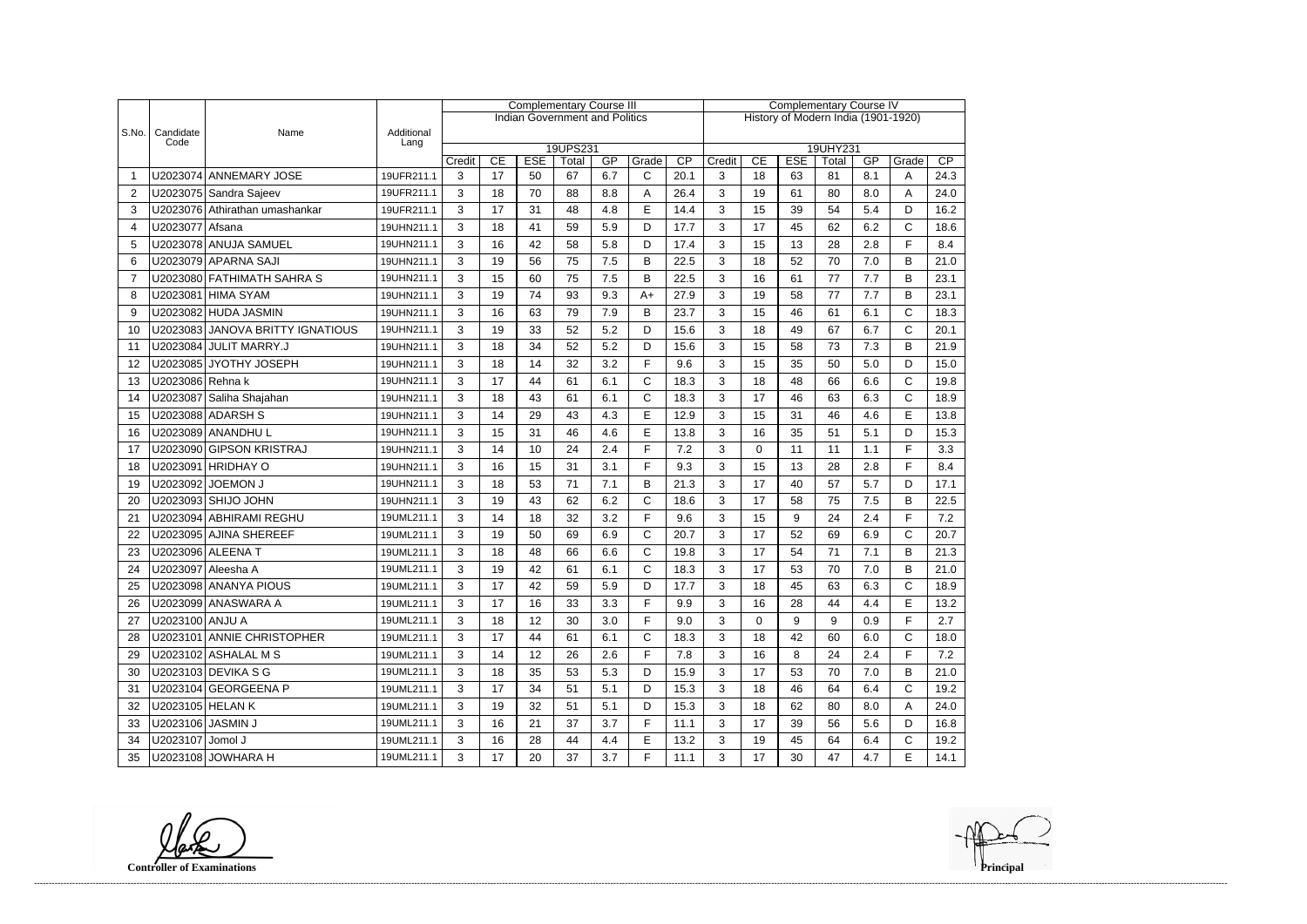|       |                    |                                 |                    | <b>Complementary Course III</b> |                                                                            |             |                                       |     |              | <b>Complementary Course IV</b> |                                     |             |                  |                   |     |              |      |  |
|-------|--------------------|---------------------------------|--------------------|---------------------------------|----------------------------------------------------------------------------|-------------|---------------------------------------|-----|--------------|--------------------------------|-------------------------------------|-------------|------------------|-------------------|-----|--------------|------|--|
|       |                    |                                 |                    |                                 |                                                                            |             | <b>Indian Government and Politics</b> |     |              |                                | History of Modern India (1901-1920) |             |                  |                   |     |              |      |  |
| S.No. | Candidate<br>Code  | Name                            | Additional<br>Lang |                                 |                                                                            |             |                                       |     |              |                                |                                     |             |                  |                   |     |              |      |  |
|       |                    |                                 |                    | Credit                          | 19UPS231<br>CE<br><b>ESE</b><br>GP<br>CP<br>CE<br>Grade<br>Credit<br>Total |             |                                       |     |              |                                |                                     |             |                  | 19UHY231<br>Total | GP  | Grade        | CP   |  |
| 36    |                    | U2023109 LIJINA JOID            | 19UML211.1         | 3                               | 18                                                                         | 68          | 86                                    | 8.6 | Α            | 25.8                           | 3                                   | 18          | <b>ESE</b><br>63 | 81                | 8.1 | A            | 24.3 |  |
| 37    | U2023110 LINCY H   |                                 | 19UML211.1         | 3                               | 17                                                                         | 18          | 35                                    | 3.5 | F.           | 10.5                           | 3                                   | 15          | 37               | 52                | 5.2 | D            | 15.6 |  |
| 38    |                    | U2023111   MANEESHA J           | 19UML211.1         | 3                               | 17                                                                         | 20          | 37                                    | 3.7 | F.           | 11.1                           | 3                                   | 16          | 41               | 57                | 5.7 | D            | 17.1 |  |
| 39    |                    | U2023112 MANEESHA S             | 19UML211.1         | 3                               | 14                                                                         | 10          | 24                                    | 2.4 | F.           | 7.2                            | 3                                   | $\mathbf 0$ | 17               | 17                | 1.7 | F.           | 5.1  |  |
| 40    |                    | U2023113 PREETHI. J             | 19UML211.1         | 3                               | 16                                                                         | 29          | 45                                    | 4.5 | E            | 13.5                           | 3                                   | 18          | 41               | 59                | 5.9 | D            | 17.7 |  |
| 41    | U2023114 PRIYA P   |                                 | 19UML211.1         | 3                               | 19                                                                         | 39          | 58                                    | 5.8 | D            | 17.4                           | 3                                   | 15          | 33               | 48                | 4.8 | E            | 14.4 |  |
| 42    |                    | U2023115 PRIYANKA S             | 19UML211.1         | 3                               | 17                                                                         | 44          | 61                                    | 6.1 | $\mathsf{C}$ | 18.3                           | 3                                   | 17          | 51               | 68                | 6.8 | $\mathsf{C}$ | 20.4 |  |
| 43    |                    | U2023116 R FATHIMA SULFIKKAR    | 19UML211.1         | 3                               | 18                                                                         | 64          | 82                                    | 8.2 | А            | 24.6                           | 3                                   | 16          | 51               | 67                | 6.7 | $\mathsf{C}$ | 20.1 |  |
| 44    |                    | U2023117 RESHMA R SABU          | 19UML211.1         | 3                               | 18                                                                         | 77          | 95                                    | 9.5 | $A+$         | 28.5                           | 3                                   | 19          | 71               | 90                | 9.0 | $A+$         | 27.0 |  |
| 45    |                    | U2023118 SHARON IGNATIOUS       | 19UML211.1         | 3                               | 19                                                                         | 50          | 69                                    | 6.9 | C            | 20.7                           | 3                                   | 15          | 38               | 53                | 5.3 | D            | 15.9 |  |
| 46    |                    | U2023119 SHYMA YESUDAS          | 19UML211.1         | 3                               | 17                                                                         | 28          | 45                                    | 4.5 | E            | 13.5                           | 3                                   | 16          | 41               | 57                | 5.7 | D            | 17.1 |  |
| 47    |                    | U2023120 SRUTHI KRISHNA R       | 19UML211.1         | 3                               | 19                                                                         | 62          | 81                                    | 8.1 | A            | 24.3                           | 3                                   | 17          | 54               | 71                | 7.1 | B            | 21.3 |  |
| 48    |                    | U2023121 ABIN S ALEX            | 19UML211.1         | 3                               | 16                                                                         | 11          | 27                                    | 2.7 | F            | 8.1                            | 3                                   | 15          | 4                | 19                | 1.9 | F            | 5.7  |  |
| 49    |                    | U2023122 AJEL ANTONIO ANDREW    | 19UML211.1         | 3                               | 17                                                                         | 13          | 30                                    | 3.0 | F.           | 9.0                            | 3                                   | 15          | 6                | 21                | 2.1 | F.           | 6.3  |  |
| 50    |                    | U2023123 ANANDHU S P            | 19UML211.1         | 3                               | 19                                                                         | 32          | 51                                    | 5.1 | D            | 15.3                           | 3                                   | 15          | 32               | 47                | 4.7 | E            | 14.1 |  |
| 51    |                    | U2023124 ANCEL SOLOMAN          | 19UML211.1         | 3                               | 17                                                                         | 9           | 26                                    | 2.6 | F            | 7.8                            | 3                                   | 18          | 9                | 27                | 2.7 | F            | 8.1  |  |
| 52    |                    | U2023125 ANTON ARMSTRONG BENSON | 19UML211.1         | 3                               | 16                                                                         | 47          | 63                                    | 6.3 | $\mathsf{C}$ | 18.9                           | 3                                   | 16          | 61               | 77                | 7.7 | B            | 23.1 |  |
| 53    |                    | U2023126 ASHIK ANTONY           | 19UML211.1         | 3                               | 18                                                                         | 19          | 37                                    | 3.7 | F.           | 11.1                           | 3                                   | 15          | 21               | 36                | 3.6 | F            | 10.8 |  |
| 54    | U2023128 ATHUL A   |                                 | 19UML211.1         | 3                               | 19                                                                         | 11          | 30                                    | 3.0 | F.           | 9.0                            | 3                                   | 15          | 33               | 48                | 4.8 | E            | 14.4 |  |
| 55    | U2023129 ATHUL B   |                                 | 19UML211.1         | 3                               | 17                                                                         | 16          | 33                                    | 3.3 | F.           | 9.9                            | 3                                   | 15          | 16               | 31                | 3.1 | F            | 9.3  |  |
| 56    | U2023130 BIPIN T   |                                 | 19UML211.1         | 3                               | 15                                                                         | 14          | 29                                    | 2.9 | F            | 8.7                            | 3                                   | 15          | 28               | 43                | 4.3 | E            | 12.9 |  |
| 57    |                    | U2023131   HARIJITH H           | 19UML211.1         | 3                               | 18                                                                         | 18          | 36                                    | 3.6 | F.           | 10.8                           | 3                                   | 17          | 28               | 45                | 4.5 | E            | 13.5 |  |
| 58    | U2023132 Jackson J |                                 | 19UML211.1         | 3                               | 18                                                                         | 50          | 68                                    | 6.8 | C            | 20.4                           | 3                                   | 16          | 48               | 64                | 6.4 | C            | 19.2 |  |
| 59    |                    | U2023133 Jithin jayakumar       | 19UML211.1         | 3                               | 18                                                                         | 34          | 52                                    | 5.2 | D            | 15.6                           | 3                                   | 17          | 47               | 64                | 6.4 | $\mathsf{C}$ | 19.2 |  |
| 60    | U2023134 Jobin C   |                                 | 19UML211.1         | 3                               | 18                                                                         | 16          | 34                                    | 3.4 | Е            | 10.2                           | 3                                   | 15          | 21               | 36                | 3.6 | F            | 10.8 |  |
| 61    | U2023135 JOGY J    |                                 | 19UML211.1         | 3                               | 19                                                                         | 20          | 39                                    | 3.9 | F            | 11.7                           | 3                                   | 15          | 39               | 54                | 5.4 | D            | 16.2 |  |
| 62    |                    | U2023136 John Swan Jose         | 19UML211.1         | 3                               | 17                                                                         | 32          | 49                                    | 4.9 | E            | 14.7                           | 3                                   | 17          | 61               | 78                | 7.8 | B            | 23.4 |  |
| 63    |                    | U2023137 JUNAIDA BEEGUM         | 19UML211.1         | 3                               | 18                                                                         | 50          | 68                                    | 6.8 | C            | 20.4                           | 3                                   | 17          | 45               | 62                | 6.2 | C            | 18.6 |  |
| 64    |                    | U2023138 LIMESH SUMAN           | 19UML211.1         | 3                               | 18                                                                         | 10          | 28                                    | 2.8 | F            | 8.4                            | 3                                   | 15          | 34               | 49                | 4.9 | E            | 14.7 |  |
| 65    |                    | U2023139 RAJU GROMIC            | 19UML211.1         | 3                               | 18                                                                         | 53          | 71                                    | 7.1 | В            | 21.3                           | 3                                   | 15          | 28               | 43                | 4.3 | E            | 12.9 |  |
| 66    | U2023140 SAJIN S   |                                 | 19UML211.1         | 3                               | 17                                                                         | 47          | 64                                    | 6.4 | $\mathsf C$  | 19.2                           | 3                                   | 18          | 54               | 72                | 7.2 | B            | 21.6 |  |
| 67    |                    | U2023141 Samuelwilson           | 19UML211.1         | 3                               | 17                                                                         | 49          | 66                                    | 6.6 | C            | 19.8                           | 3                                   | 17          | 57               | 74                | 7.4 | B            | 22.2 |  |
| 68    | U2023142 Sebin S   |                                 | 19UML211.1         | 3                               | 17                                                                         | $\mathbf 0$ | 17                                    | 1.7 | F.           | 5.1                            | 3                                   | 15          | $\mathbf 0$      | 15                | 1.5 | F            | 4.5  |  |
| 69    |                    | U2023143 TIBIN JOHNSON          | 19UML211.1         | 3                               | 18                                                                         | 48          | 66                                    | 6.6 | $\mathsf{C}$ | 19.8                           | 3                                   | 18          | 54               | 72                | 7.2 | В            | 21.6 |  |

**Controller of Examinations Principal**

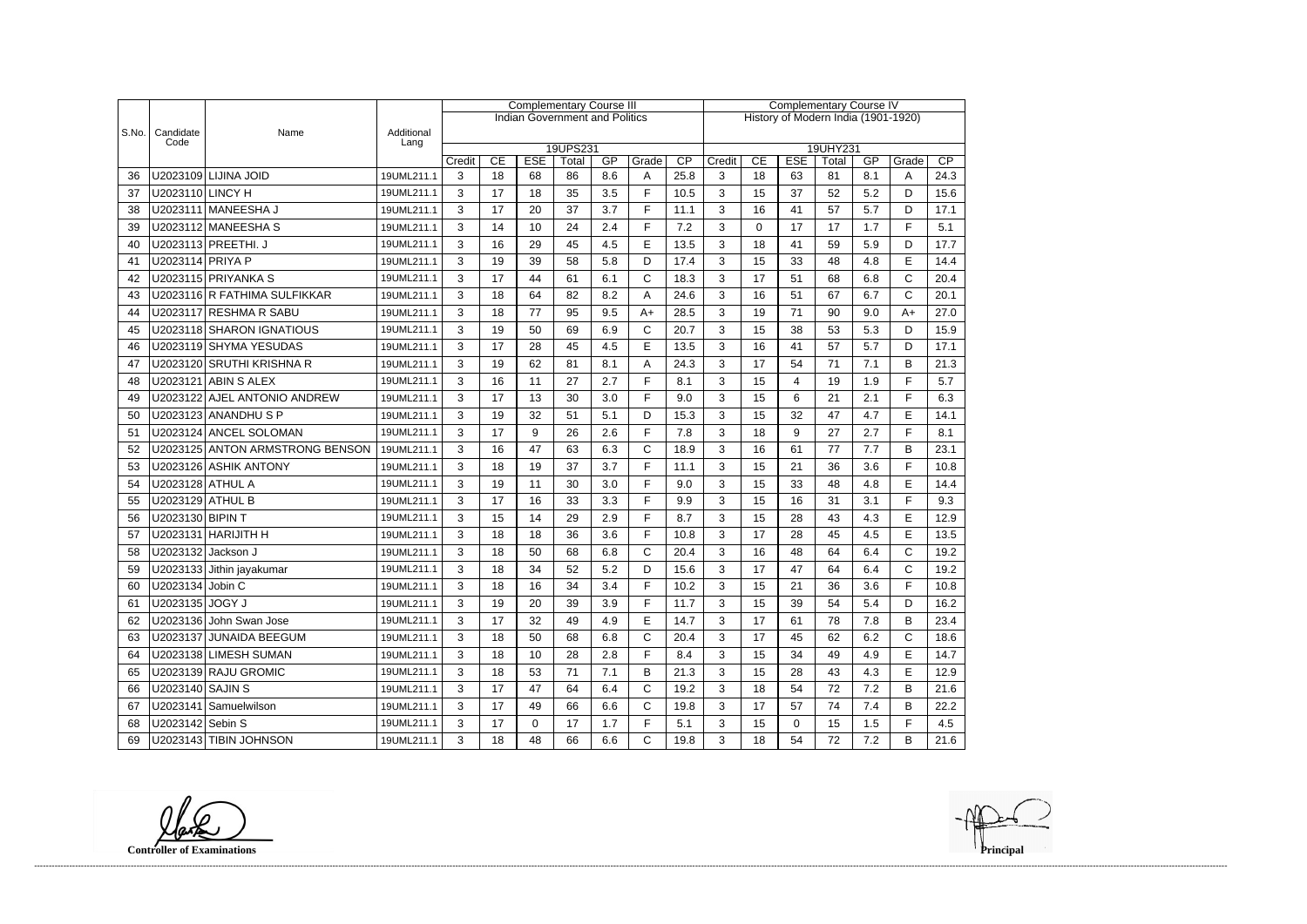|                |                    |                                  |                    | Language Course V |    |                |       |     |                 |      |                          |                |              |               |
|----------------|--------------------|----------------------------------|--------------------|-------------------|----|----------------|-------|-----|-----------------|------|--------------------------|----------------|--------------|---------------|
|                |                    |                                  |                    |                   |    |                |       |     |                 |      |                          |                |              |               |
| S.No.          | Candidate<br>Code  | Name                             | Additional<br>Lang |                   |    |                |       |     |                 |      | Total                    | <b>SCPA</b>    | Grade        | Result        |
|                |                    |                                  |                    | Credit            | CE | <b>ESE</b>     | Total | GP  | $\overline{CP}$ |      |                          |                |              |               |
| -1             |                    | U2023074 ANNEMARY JOSE           | 19UFR211.1         | 3                 | 18 | 75             | 93    | 9.3 | Grade<br>$A+$   | 27.9 | 157.5                    | 7.88           | B            | PASSED        |
| $\overline{2}$ |                    | U2023075 Sandra Sajeev           | 19UFR211.1         | 3                 | 13 | 30             | 43    | 4.3 | E               | 12.9 | 152.3                    | 7.62           | B            | <b>PASSED</b> |
| 3              |                    | U2023076 Athirathan umashankar   | 19UFR211.1         | 3                 | 14 | 15             | 29    | 2.9 | F               | 8.7  | $\overline{\phantom{a}}$ |                | F            | <b>FAILED</b> |
| 4              | U2023077           | Afsana                           | 19UHN211.1         | 3                 | 11 | $\overline{2}$ | 13    | 1.3 | F               | 3.9  |                          |                | F            | <b>FAILED</b> |
| 5              |                    | U2023078 ANUJA SAMUEL            | 19UHN211.1         | 3                 | 10 | 30             | 40    | 4.0 | E               | 12.0 | $\blacksquare$           | $\sim$         | F            | <b>FAILED</b> |
| 6              |                    | U2023079 APARNA SAJI             | 19UHN211.1         | 3                 | 19 | 66             | 85    | 8.5 | А               | 25.5 | 140.1                    | 7.01           | B            | PASSED        |
| $\overline{7}$ |                    | U2023080 FATHIMATH SAHRA S       | 19UHN211.1         | 3                 | 15 | 61             | 76    | 7.6 | B               | 22.8 | 143.3                    | 7.17           | B            | <b>PASSED</b> |
| 8              | U2023081           | <b>HIMA SYAM</b>                 | 19UHN211.1         | 3                 | 20 | 76             | 96    | 9.6 | $A+$            | 28.8 | 160.3                    | 8.02           | A            | <b>PASSED</b> |
| 9              |                    | U2023082 HUDA JASMIN             | 19UHN211.1         | 3                 | 16 | 55             | 71    | 7.1 | B               | 21.3 | 129.1                    | 6.46           | $\mathsf C$  | PASSED        |
| 10             |                    | U2023083 JANOVA BRITTY IGNATIOUS | 19UHN211.1         | 3                 | 18 | 59             | 77    | 7.7 | B               | 23.1 | 127.4                    | 6.37           | $\mathsf{C}$ | PASSED        |
| 11             |                    | U2023084 JULIT MARRY.J           | 19UHN211.1         | 3                 | 15 | 61             | 76    | 7.6 | B               | 22.8 |                          |                | F            | <b>FAILED</b> |
| 12             |                    | U2023085 JYOTHY JOSEPH           | 19UHN211.1         | 3                 | 13 | 28             | 41    | 4.1 | E               | 12.3 | $\blacksquare$           | $\overline{a}$ | F            | <b>FAILED</b> |
| 13             | U2023086 Rehna k   |                                  | 19UHN211.1         | 3                 | 16 | 58             | 74    | 7.4 | В               | 22.2 | 124.6                    | 6.23           | C            | PASSED        |
| 14             | U2023087           | Saliha Shajahan                  | 19UHN211.1         | 3                 | 19 | 56             | 75    | 7.5 | B               | 22.5 | 125.3                    | 6.27           | $\mathsf{C}$ | PASSED        |
| 15             |                    | U2023088 ADARSH S                | 19UHN211.1         | 3                 | 10 | 25             | 35    | 3.5 | F               | 10.5 | ä,                       | $\blacksquare$ | F            | <b>FAILED</b> |
| 16             |                    | U2023089 ANANDHU L               | 19UHN211.1         | 3                 | 18 | 28             | 46    | 4.6 | E               | 13.8 | 101.5                    | 5.08           | D            | PASSED        |
| 17             |                    | U2023090 GIPSON KRISTRAJ         | 19UHN211.1         | 3                 | 10 | Ab             | 10    | 1.0 | F               | 3.0  | $\blacksquare$           |                | F            | <b>FAILED</b> |
| 18             | U2023091           | <b>HRIDHAY O</b>                 | 19UHN211.1         | 3                 | 17 | 38             | 55    | 5.5 | D               | 16.5 | $\overline{\phantom{a}}$ |                | F            | <b>FAILED</b> |
| 19             |                    | U2023092 JOEMON J                | 19UHN211.1         | 3                 | 19 | 58             | 77    | 7.7 | B               | 23.1 | 125.1                    | 6.26           | $\mathsf C$  | PASSED        |
| 20             |                    | U2023093 SHIJO JOHN              | 19UHN211.1         | 3                 | 19 | 73             | 92    | 9.2 | $A+$            | 27.6 | 138.9                    | 6.95           | $\mathsf{C}$ | PASSED        |
| 21             |                    | U2023094 ABHIRAMI REGHU          | 19UML211.1         | 3                 | 19 | 37             | 56    | 5.6 | D               | 16.8 |                          |                | F            | <b>FAILED</b> |
| 22             |                    | U2023095 AJINA SHEREEF           | 19UML211.1         | 3                 | 20 | 53             | 73    | 7.3 | B               | 21.9 | 130.5                    | 6.53           | $\mathsf{C}$ | PASSED        |
| 23             |                    | U2023096 ALEENA T                | 19UML211.1         | 3                 | 19 | 37             | 56    | 5.6 | D               | 16.8 | 122.4                    | 6.12           | $\mathsf{C}$ | PASSED        |
| 24             | U2023097 Aleesha A |                                  | 19UML211.1         | 3                 | 19 | 57             | 76    | 7.6 | B               | 22.8 | 130.4                    | 6.52           | $\mathsf{C}$ | <b>PASSED</b> |
| 25             |                    | U2023098 ANANYA PIOUS            | 19UML211.1         | 3                 | 19 | 50             | 69    | 6.9 | C               | 20.7 | 121.3                    | 6.07           | С            | <b>PASSED</b> |
| 26             |                    | U2023099 ANASWARA A              | 19UML211.1         | 3                 | 19 | 44             | 63    | 6.3 | C               | 18.9 |                          |                | F            | <b>FAILED</b> |
| 27             | U2023100 ANJU A    |                                  | 19UML211.1         | 3                 | 19 | 35             | 54    | 5.4 | D               | 16.2 | $\sim$                   | $\blacksquare$ | F            | <b>FAILED</b> |
| 28             |                    | U2023101 ANNIE CHRISTOPHER       | 19UML211.1         | 3                 | 19 | 51             | 70    | 7.0 | B               | 21.0 | 114.0                    | 5.70           | D            | PASSED        |
| 29             |                    | U2023102 ASHALAL M S             | 19UML211.1         | 3                 | 19 | 14             | 33    | 3.3 | F               | 9.9  |                          |                | F            | <b>FAILED</b> |
| 30             |                    | U2023103 DEVIKA S G              | 19UML211.1         | 3                 | 20 | 54             | 74    | 7.4 | B               | 22.2 | 129.6                    | 6.48           | C            | PASSED        |
| 31             |                    | U2023104 GEORGEENA P             | 19UML211.1         | 3                 | 19 | 56             | 75    | 7.5 | B               | 22.5 |                          |                | F            | <b>FAILED</b> |
| 32             | U2023105 HELAN K   |                                  | 19UML211.1         | 3                 | 19 | 60             | 79    | 7.9 | B               | 23.7 | 127.8                    | 6.39           | $\mathsf{C}$ | PASSED        |
| 33             | U2023106 JASMIN J  |                                  | 19UML211.1         | 3                 | 19 | 57             | 76    | 7.6 | B               | 22.8 | $\sim$                   | $\sim$         | F            | <b>FAILED</b> |
| 34             | U2023107 Jomol J   |                                  | 19UML211.1         | 3                 | 19 | 57             | 76    | 7.6 | B               | 22.8 | $\sim$                   | $\blacksquare$ | F            | <b>FAILED</b> |
| 35             |                    | U2023108 JOWHARA H               | 19UML211.1         | $\mathbf{3}$      | 19 | 32             | 51    | 5.1 | D               | 15.3 | $\sim$                   | $\blacksquare$ | F            | FAILED        |

**Controller of Examinations**